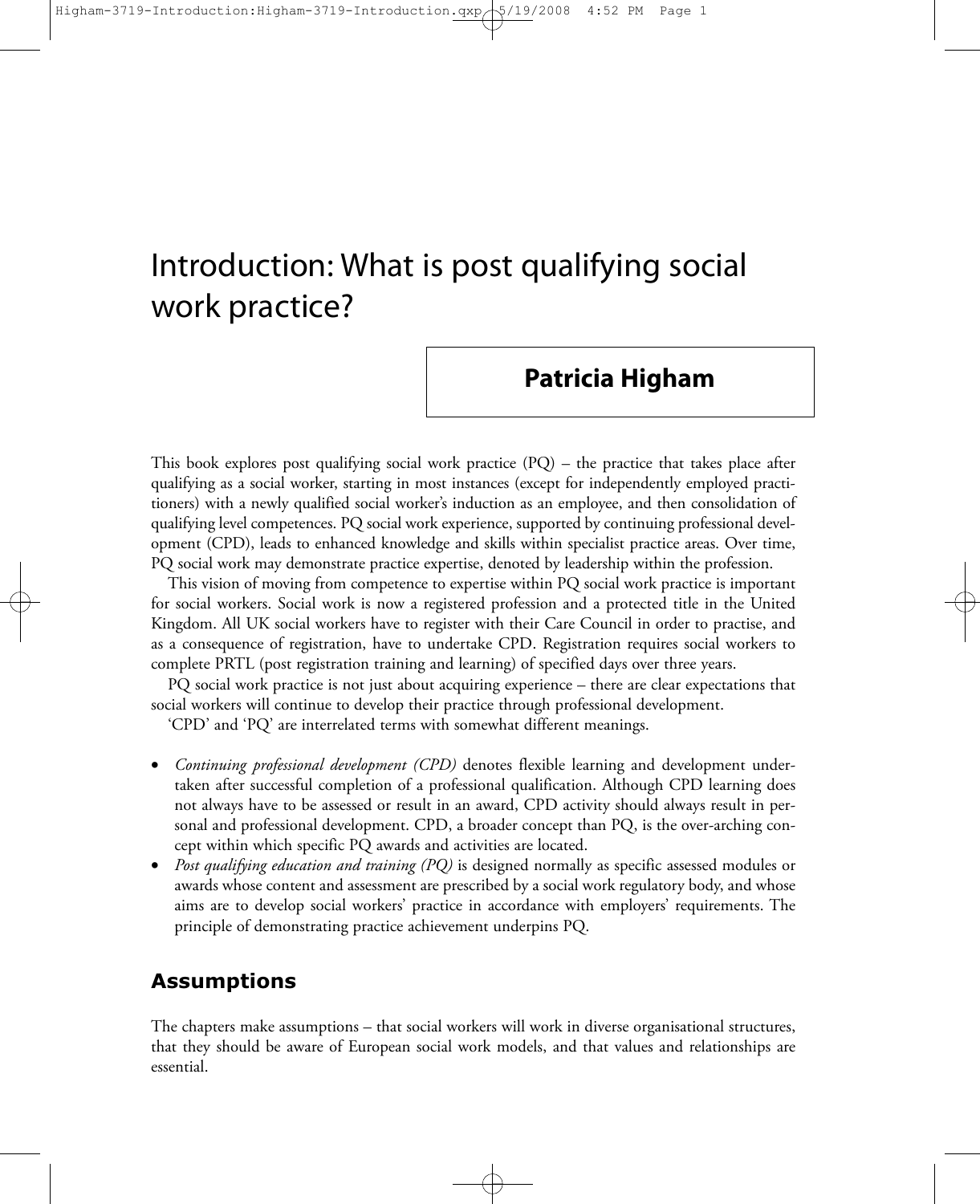### **Values and relationships**

PQ practice promotes professional relationships that consult, engage with, and support the choices of people who use services and carers rather than wield hierarchical power. Social workers are expected to pursue goals of social justice through advocacy (Bateman, 2000; Brandon and Brandon, 2000) and emancipatory practice (Pease and Fook, 1999). They are required to take responsibility for their own practice and contribute to the practice of others by becoming a mentor, enabler, or assessor of students' and colleagues' work-based learning.

#### **Diverse organisational structures**

The main multi-professional groupings for social workers are *health and social care* (social workers in NHS Trusts alongside health professionals, social workers engaging with adults with mental health problems, learning disabilities, physical disabilities and older people) and *children and young people's services aligned with education* (social workers alongside children's centre workers, early years workers, education welfare officers, teachers, personal advisers, and learning mentors).

Social workers work for third-sector organisations (both private and charitable), employment agencies, social inclusion initiatives, as well as for local authorities. Some social workers may be selfemployed. In England, adult social care and children's services are structurally separate, and in England and Wales, criminal justice work is organisationally separate.

#### **European social work models**

Social workers will benefit from exploring European social work models that are becoming known in the UK, and incorporating aspects, where appropriate, into new forms of practice. As well, UK social workers engage with refugees, migrants, and asylum-seeking families and individuals.

#### **Consultation with service users and carers**

Whilst preparing the book, the editor attended a service-user group and a carers group, and asked what they thought was important for PQ candidates to learn. They made three requests: first, that social workers should be knowledgeable of current events that affect decisions about service provision; second, that social workers should monitor new research, treatments and trends; and third, that social workers must recognise the importance of values for practice. The chapters attempt to address these concerns.

## **Who is the book for?**

The book is written for UK-based social workers, and is relevant for trainers and managers as well as practitioners from other professions (health, children's workforce, housing, education, justice, youth work, careers guidance, community workers, and social care workers). Experienced social workers and newly qualified social workers will benefit from reflecting on practice issues discussed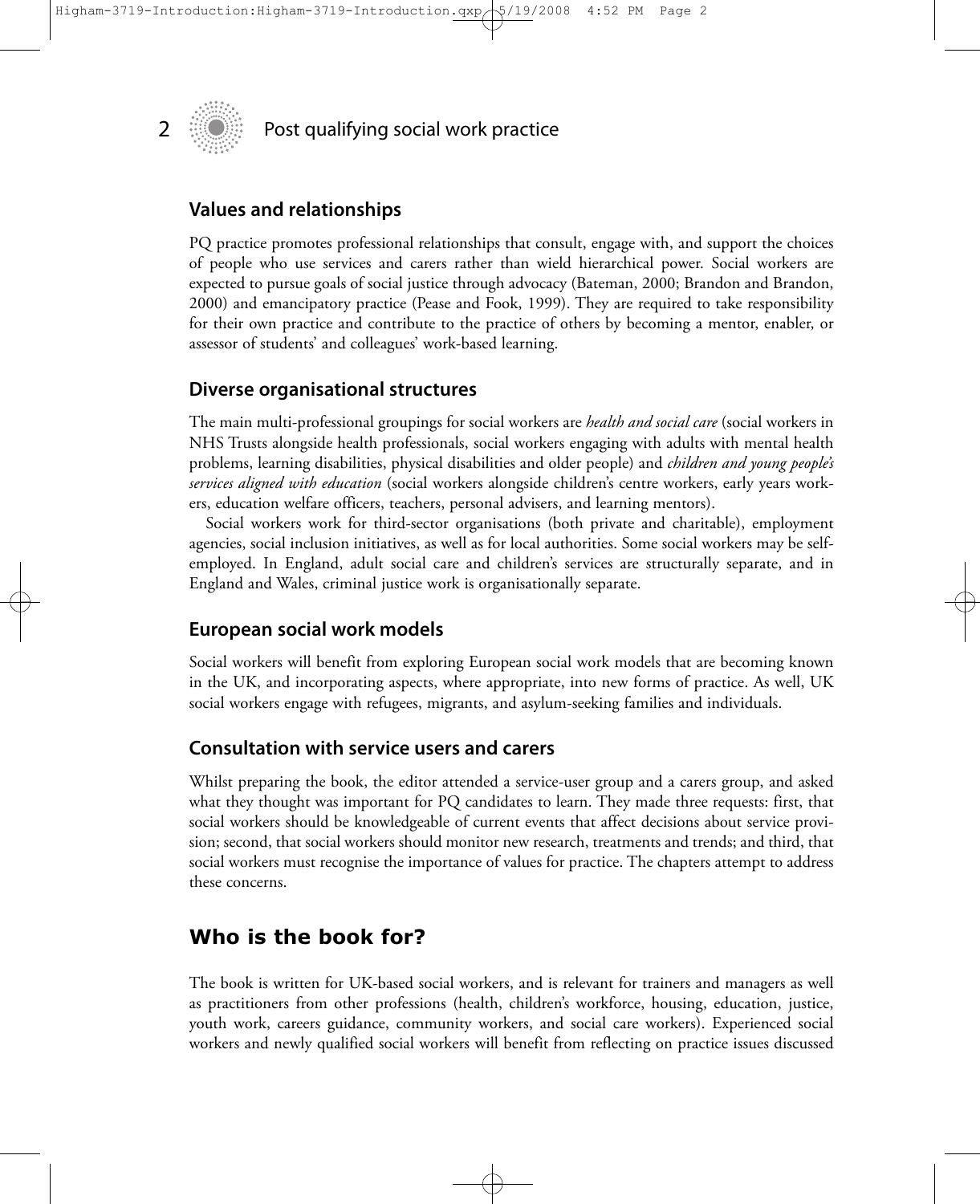Introduction: what is post qualifying social work practice? 3



in the book. Managers will find chapters helpful for understanding PQ and CPD choices in the context of workforce strategies. Educators and trainers can draw on the book's overview of PQ issues.

## **Aims and objectives**

The overall aim is to enhance (and hopefully inspire) social workers' continuing professional development of knowledge, skills and values within specialist areas of practice. Specific objectives are to:

- Increase knowledge for practice;
- Explore values dilemmas;
- Encourage social workers to reflect on their practice, and through critical self-appraisal, construct different ways of thinking about and doing social work that build confidence in their professional identity;
- Promote PQ learning and career development.

## **Structure**

The book draws on contributions of social work academics and practitioners in the UK and Europe. Contributors reflect critically on a range of relevant PQ concerns: ethics and values; evidence from research; National Occupational Standards, knowledge, skill and service frameworks; Care Councils' requirements for CPD/PQ and post registration training and learning (PRTL); and relevant policies. Anonymised examples from practice, research, and teaching encourage self-analysis. Each chapter suggests further reading to stimulate thinking beyond that provided within the book's limited length. A glossary explains acronyms and technical terms. Users, carers, and social workers acted as 'critical friends', commenting on the book's emergent content for its relevance to 'real world' issues.

Following the Introduction, four Parts are each introduced by a bridging statement:

- **Part One: Essential elements for PQ practice** includes frameworks, values, and working with service users and carers (Chapters 1–3).
- **Part Two: Specialist practice** covers children and families, mental health, older people, the social model of disability, learning disability, and European skills and models (Chapters 4–9).
- **Part Three: PQ functions** concerns multi-professional practice, research and reflective practice, practice education, and leadership and management (Chapters 10–13).
- **Part Four: Learning organisations and criticality** covers recruitment, retention, career development, and critical reflective practice (Chapters 14–15).